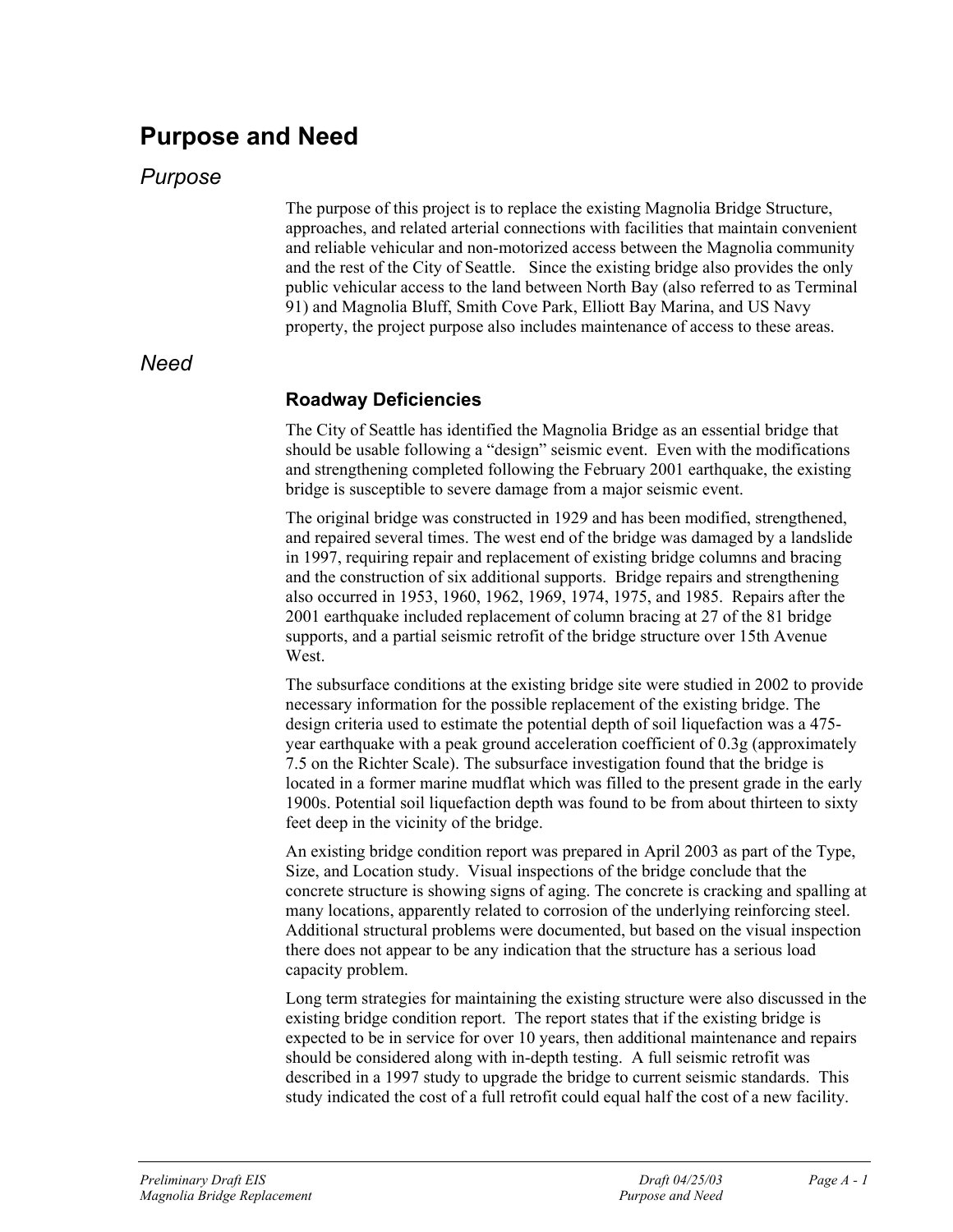Engineers believe the cost for repair, strengthening, preservation, continued maintenance, and a full seismic retrofit would approach the cost of replacing the existing bridge. The life of a retrofitted bridge would be significantly less than that of a new bridge.

#### **System Linkage**

The proposed project is one of three roadway connections from the Magnolia community to the rest of Seattle. Much of the existing Magnolia Bridge structure was built in 1929 to replace a wooden trestle carrying West Garfield Street to West Galer Street on Magnolia Bluff. As the southernmost of the three connections, it is the most direct route for much of south and west Magnolia to downtown Seattle and the regional freeway system.

In meetings with the public and Design Advisory Group, the importance of this route for emergency services has been emphasized. The loss of use of this bridge in 1997 and again in 2001 has demonstrated to the community that the remaining two bridges do not provide acceptable operation. During the bridge closure after the February 2001 earthquake, the City addressed community concerns about reduced emergency response time to medical facilities outside of Magnolia by 24-hour stationing of paramedics at Fire Station 41 (2416 34<sup>th</sup> Avenue West).

Figure 1 shows the distribution of traffic using the Magnolia Bridge, based on the current City of Seattle travel demand models. During the PM peak period, 90 percent of existing traffic traveling westbound on the Magnolia Bridge originates from downtown Seattle and other locations south of the bridge. Ten percent of westbound bridge traffic originates from locations north of the Magnolia Bridge. For traffic traveling eastbound on the Magnolia Bridge during the PM peak period, 75 percent of the traffic is destined for downtown Seattle and areas south of the bridge, while 25 percent of the eastbound traffic is destined to the north of the bridge.

#### **Modal Interrelationships**

The existing Magnolia Bridge provides non-truck vehicle access for Port of Seattle North Bay to and from the Elliot Avenue West/15th Avenue West. Truck access between North Bay and Elliot Avenue West/15th Avenue West is accommodated via the West Galer Street Flyover. The West Galer Street Flyover was built to replace an existing at-grade crossing of the Burlington Northern Santa Fe (BNSF) Railway mainline tracks and serves the Port of Seattle and commercial properties. The flyover eliminated delays at the train crossing, but did not add road connection capacity to the waterfront area west of the railroad. Future planned development of the Amgen facility is projected to use the remaining vehicle capacity of the West Galer Street Flyover, requiring that the capacity provided by the existing Magnolia Bridge ramps to North Bay be maintained. Redevelopment of underutilized portions of North Bay will increase demand for traffic access to the Elliott Avenue West/15th Avenue West corridor.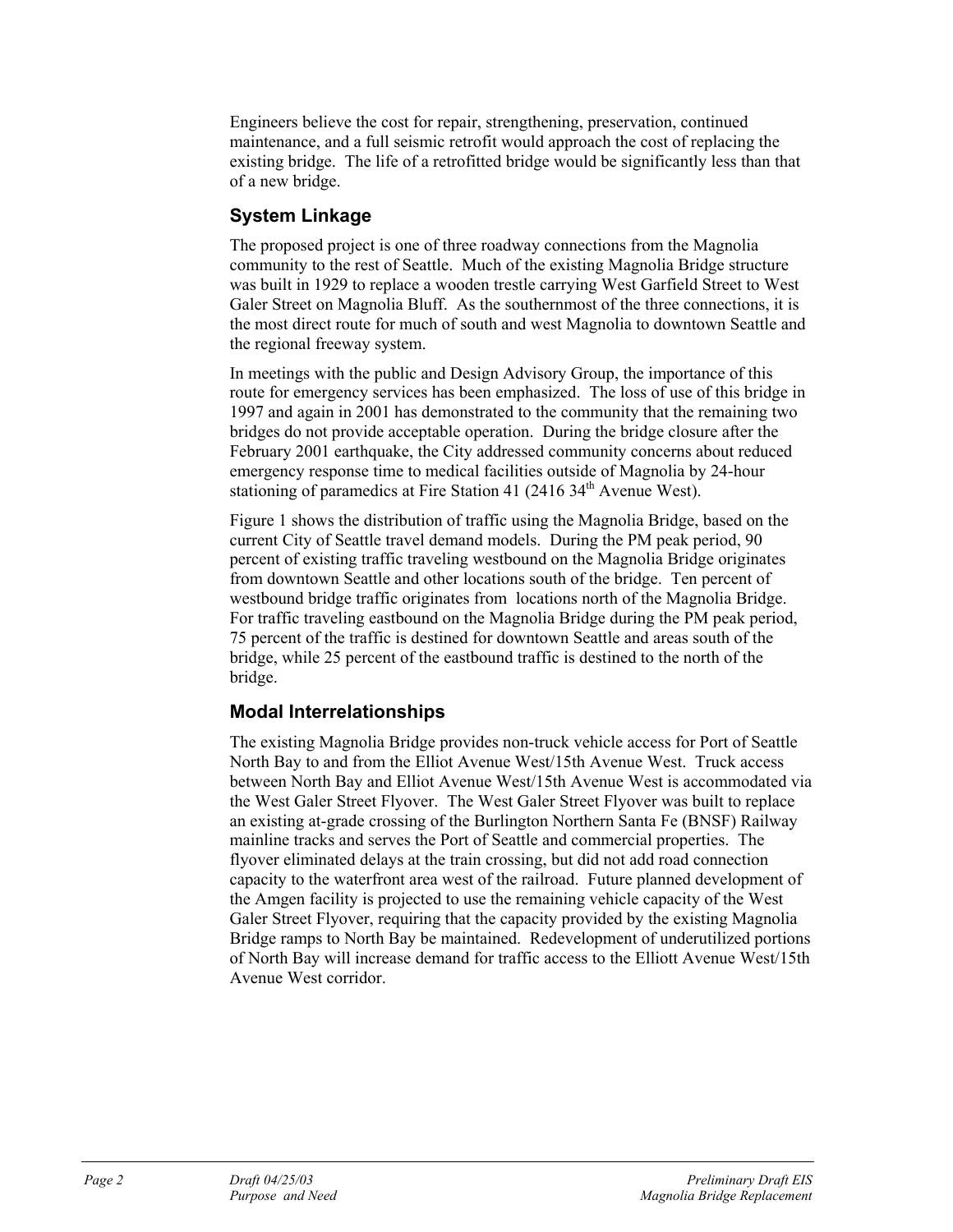

**Figure 1 – PM Peak Hour Travel Patterns** 

The Magnolia Bridge carries three of the four local transit routes serving Magnolia. These routes serve downtown Seattle destinations and the Magnolia Bridge is the most direct path for these routes. The topography of the east side of Magnolia, East Hill, would make access to the 15th Avenue West corridor via West Dravus Street bridge circuitous for transit routes. Use of the West Emerson Street connection to 15th Avenue West would add significant distance and travel time for most trips between Magnolia and downtown Seattle.

In November 2002, Seattle voters approved local funding for an initial elevated monorail line to connect the Ballard and West Seattle neighborhoods with downtown Seattle. The initial route segment will use the Elliott Avenue West/15th Avenue West corridor. The environmental scoping process for this project occurred in early 2003. The preferred alignment alternative (March 2003) has a station at the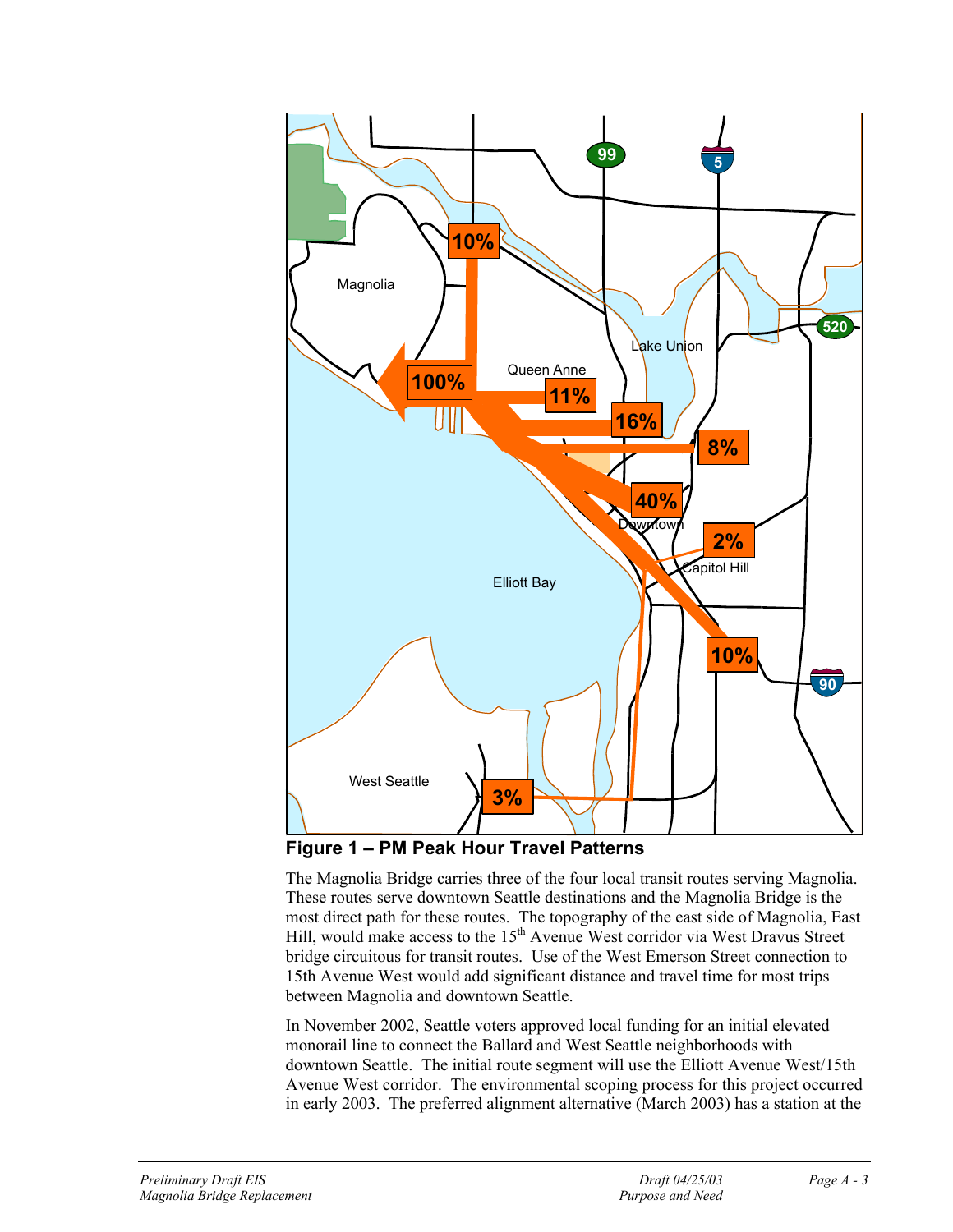West Dravus Street and 16th Avenue West intersection to serve the Interbay area. South of the West Dravus station, the alignment shifts to the west side of the 15th Avenue West right of way and shifts to the center of Elliott Avenue West south of West Garfield Street. A future station site is provided at West Howe Street, about a third of the distance from the Magnolia Bridge (West Garfield Street) to West Dravus Street.

The BNSF mainline is the route for the proposed Seattle to Everett commuter rail service to be provided by the Central Puget Sound Regional Transit Authority (Sound Transit). The 1996 to 2006 ten-year transit plan does not include a station in the Interbay area.

The Magnolia Bridge has pedestrian facilities connecting the Magnolia neighborhood to  $15<sup>th</sup>$  Avenue West/Elliott Avenue West. The Elliott Bay multi-use trail connects Magnolia with downtown Seattle through Myrtle Edwards Park. The trail passes under the Magnolia Bridge along the west side of BNSF railyard, but there are no direct connections.

The steep grade (6-1/2 percent) makes it difficult for most recreational bicyclists to use the Magnolia Bridge in the westbound, uphill direction. However, bicyclists have been observed using the Magnolia Bridge in both directions. There are no bike lanes on the bridge, so bicyclists use the traffic lanes. Once bicyclists cross the bridge, they must either travel with motor vehicles on Elliott Avenue West or find a way back to the Elliott Bay Trail using local east-west streets such as the West Galer Flyover.

#### **Capacity**

The existing facility is adequate for the present traffic. The structure provides one eastbound, downhill lane, with a second eastbound lane between the North Bay ramp and the 15th Avenue West intersection. One westbound lane is provided from the east side of 15th Avenue West, crossing on a structure over 15th Avenue West and joined by a second westbound lane from the west side of West Garfield Street intersection with 15th Avenue West. The two westbound lanes continue to the west end of the bridge, and merge to single westbound lane at the intersection of West Galer Street and Thorndyke Avenue West. The capacity limitation is presently at the signalized intersections of West Garfield Street and 15th Avenue West, and the combined West Galer Street Flyover and Magnolia Bridge westbound approach intersection with Elliott Avenue West. Table 1 shows existing (2002) peak hour operation of these intersections, as well as the unsignalized intersection of W. Galer Street and Thorndyke Avenue W (stop-sign controlled approach). These intersections provide acceptable level of service.

| Table 1                                              |  |  |  |  |  |  |
|------------------------------------------------------|--|--|--|--|--|--|
| <b>Existing (2002) Intersection Level of Service</b> |  |  |  |  |  |  |

|                                                                         |           | AM Peak Hr. |              | PM Peak Hr. |              |
|-------------------------------------------------------------------------|-----------|-------------|--------------|-------------|--------------|
| <b>Intersection</b>                                                     | Control   | LOS         | <b>Delav</b> | LOS         | <b>Delav</b> |
| W Galer Street Flyover/Westbound<br>Magnolia Bridge at Elliott Avenue W | Signal    | A           | 1.7          |             | 29.3         |
| W Garfield Street at 15th Avenue W                                      | Signal    | А           | 5.6          | А           | 8.4          |
| W Galer Street at Thorndyke Avenue W                                    | Stop sign | А           | 76           | в           | 11.0         |

Notes: Delay is average seconds per vehicle entering the intersection.

 Level of service and delay oat the W. Galer Street and Thorndyke Avenue W. intersection is for the north (Thorndyke) stopped approach.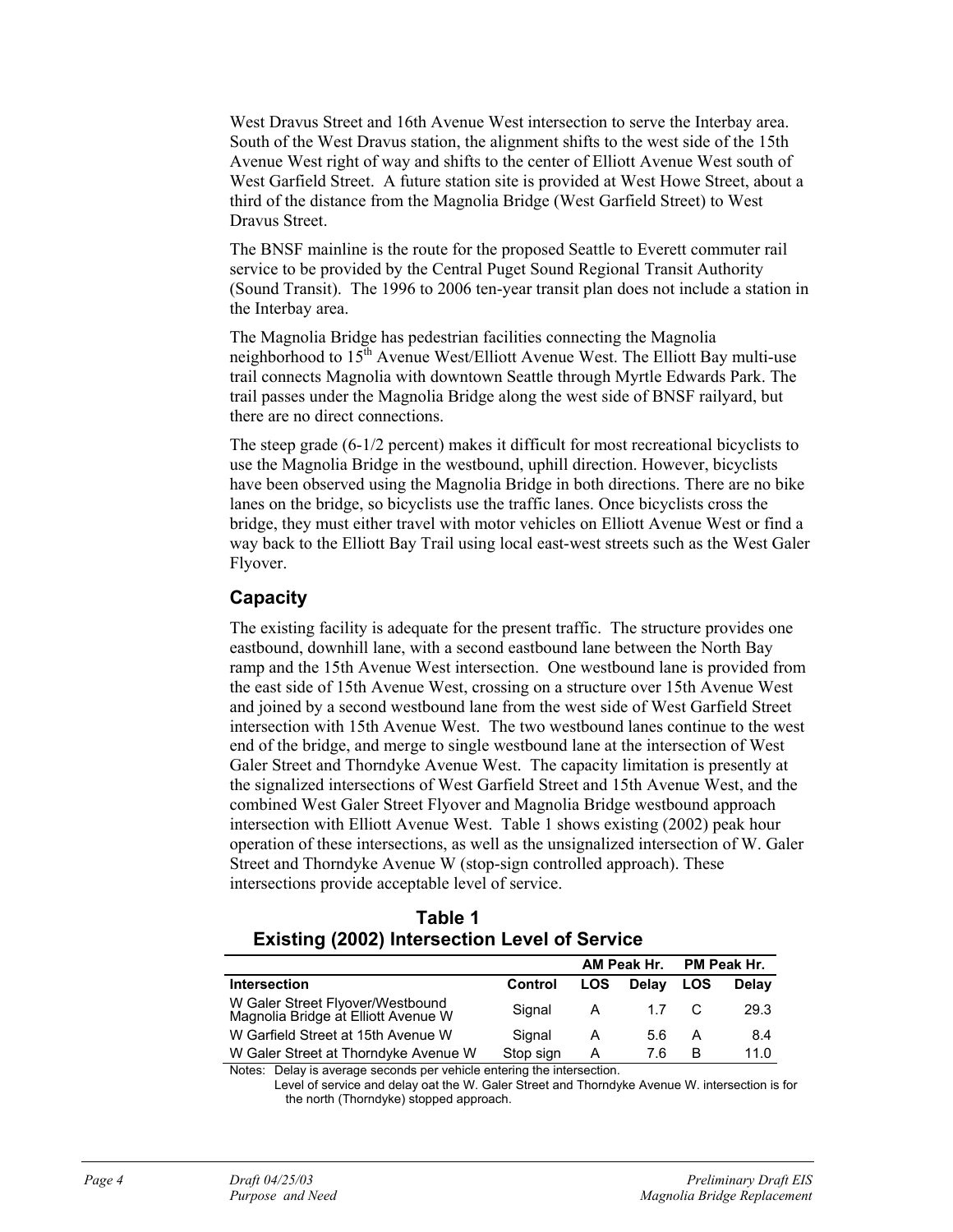Source: HNTB, 2003



## **Figure 2 – Annual Average Weekday Traffic**

Figure 2 shows existing (2001) annual average weekday traffic (AAWDT) at each of the three Magnolia community connections to the 15th Avenue West corridor. The fourth connection, the West Galer Street Flyover, opened in late 2001, serves Port of Seattle and commercial properties, but does not provide a through connection to the Magnolia community or to the marina and other properties southwest of North Bay. Loss of the use of the Magnolia Bridge for several months after the February 2001 earthquake resulted in lengthy delays and increased trip lengths for many of the users of the Magnolia Bridge. The increase of traffic through the West Dravus Street and West Emerson Street connections also resulted in congestion and delay for the regular users of these routes.